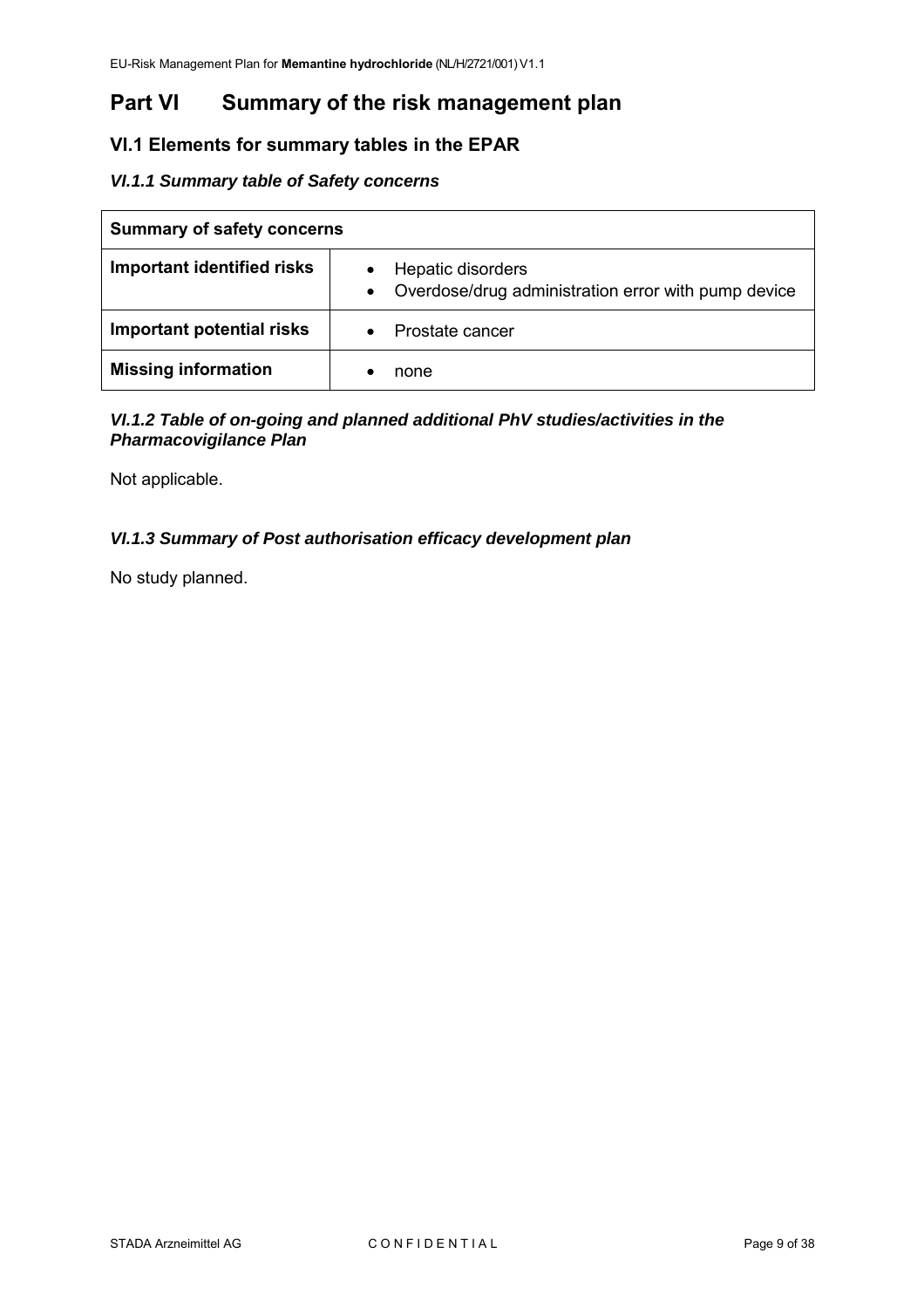# *VI.1.4 Summary table of risk minimisation measures*

| <b>Safety concern</b>                                     | <b>Routine risk minimisation</b><br>measures                                                                                                                                                                                             | <b>Additional risk</b><br>minimisation measures |  |
|-----------------------------------------------------------|------------------------------------------------------------------------------------------------------------------------------------------------------------------------------------------------------------------------------------------|-------------------------------------------------|--|
| <b>Important identified risks</b>                         |                                                                                                                                                                                                                                          |                                                 |  |
| Hepatic disorders                                         | Included in SPC section<br>• 4.8 Undesirable effects<br>and in the PIL.                                                                                                                                                                  | <b>NA</b>                                       |  |
| Overdose/drug<br>administration error with<br>pump device | Information on the correct use of<br>the pump device is included in<br><b>SPC</b> sections<br>4.2 Posology and method of<br>$\bullet$<br>administration<br>6.6 Special precautions for<br>disposal and other handling<br>and in the PIL. | <b>NA</b>                                       |  |
| <b>Important potential risks</b>                          |                                                                                                                                                                                                                                          |                                                 |  |
| Prostate cancer                                           | Currently available data do not<br>support the need for risk<br>minimisation measures.                                                                                                                                                   | <b>NA</b>                                       |  |
| <b>Missing information</b>                                |                                                                                                                                                                                                                                          |                                                 |  |
| <b>None</b>                                               | <b>NA</b>                                                                                                                                                                                                                                | <b>NA</b>                                       |  |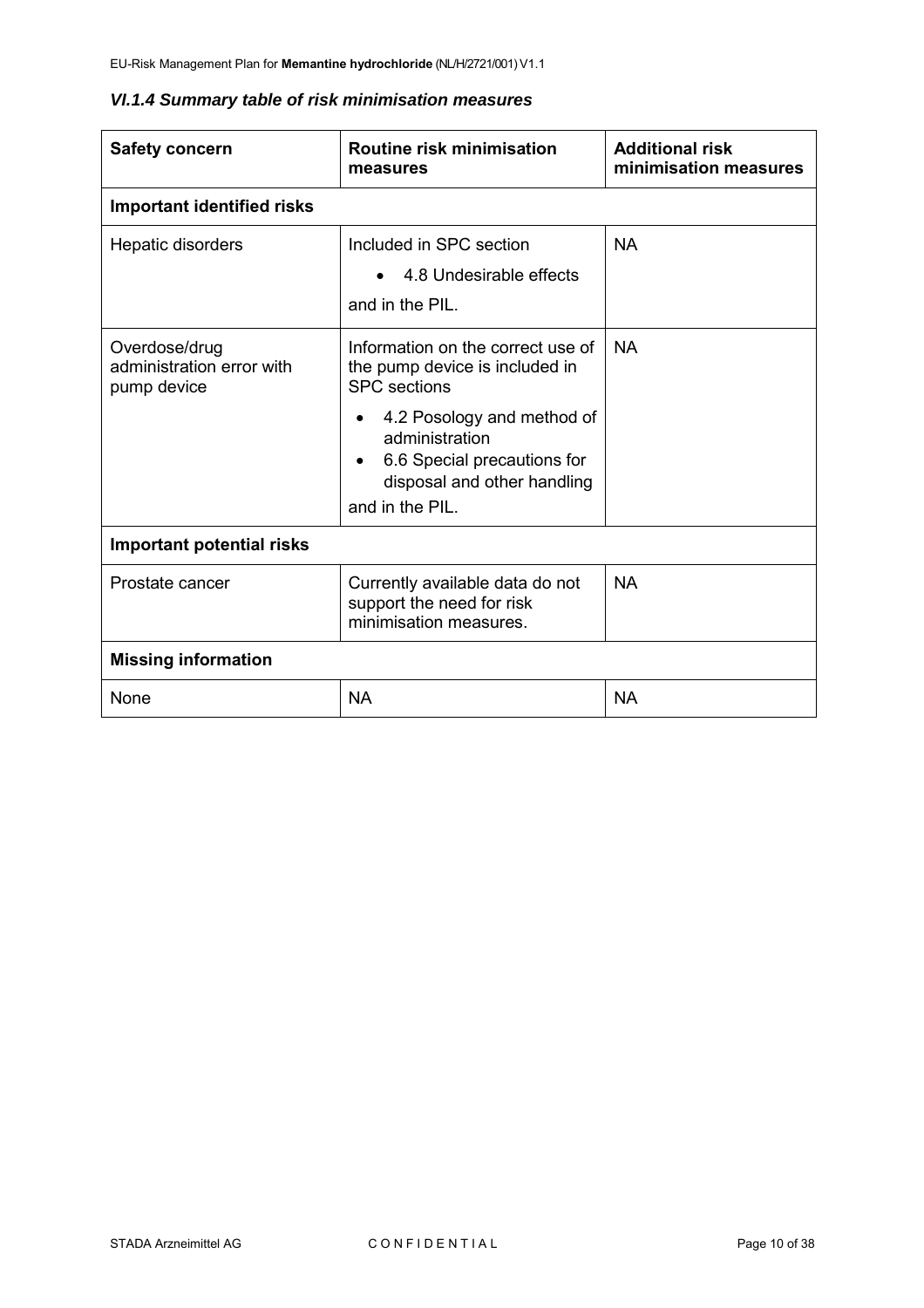# **VI.2 Elements for a Public Summary**

Memantine Stada 10mg/ml oral solution

#### *VI.2.1 Overview of disease epidemiology*

Alzheimer's disease (AD) is a brain disease that is characterised by reduction in cognitive function and memory (dementia). The disease continuously progresses and once started, cannot be cured. However, progression can be slowed down and symptoms can be controlled. Worldwide, approximately 24 million people are suffering from AD, and both genders are equally affected. The risk of developing AD increases dramatically with age. Whereas 53 new cases per 1 000 people are observed between the ages of 65 and 74 years, 231 new cases per 1 000 people occur in the age group of 85 years and older. Other risk factors that contribute to the likelihood of developing AD include a family history of the disease, genetic variation for a cholesterol-transporting protein (Apolipoprotein E-e4 (APOE-e4) gene), diagnosis of mild cognitive impairment, cardiovascular diseases, education (fewer years of education increases the risk), social and cognitive engagement and traumatic brain injury.

#### *VI.2.2 Summary of treatment benefits*

Memantine Stada belongs to a group of medicines known as anti-dementia medicines. Memory loss in Alzheimer's disease is due to a disturbance of message signals in the brain. The brain contains so-called N-methyl-D-aspartate (NMDA)-receptors that are involved in transmitting nerve signals important in learning and memory. Memantine Stada belongs to a group of medicines called NMDA-receptor antagonists. Memantine Stada acts on these NMDA-receptors improving the transmission of nerve signals and the memory.

Memantine Stada is used for the treatment of patients with moderate to severe Alzheimer's disease, a progressive brain disorder that gradually affects memory, intellectual ability and behaviour.

A study in 252 outpatients suffering from moderate to severe Alzheimer's disease showed beneficial effects of memantine treatment in comparison to placebo after 6 months.

Another study of memantine in the treatment of mild to moderate Alzheimer's disease included 403 patients. Memantine-treated patients showed a statistically significant better effect than placebo-treated patients on their Alzheimer's disease assessment scale and CIBIC-plus scores at week 24.

A meta-analysis of patients with moderate to severe Alzheimer's disease from the six phase III, placebo-controlled, 6-month studies showed that memantine significantly improved cognitive, global, and functional capabilities. When patients were identified with concurrent worsening in all three domains, results showed a statistically significant effect of memantine in preventing worsening, as twice as many placebo-treated patients as memantine-treated patients showed worsening in all three domains.

#### *VI.2.3 Unknowns relating to treatment benefits*

Use in children younger than 18 years is not recommended due to lack of data on safety and efficacy; there is no relevant use of Memantine Stada in the paediatric population in the treatment of Alzheimer's disease.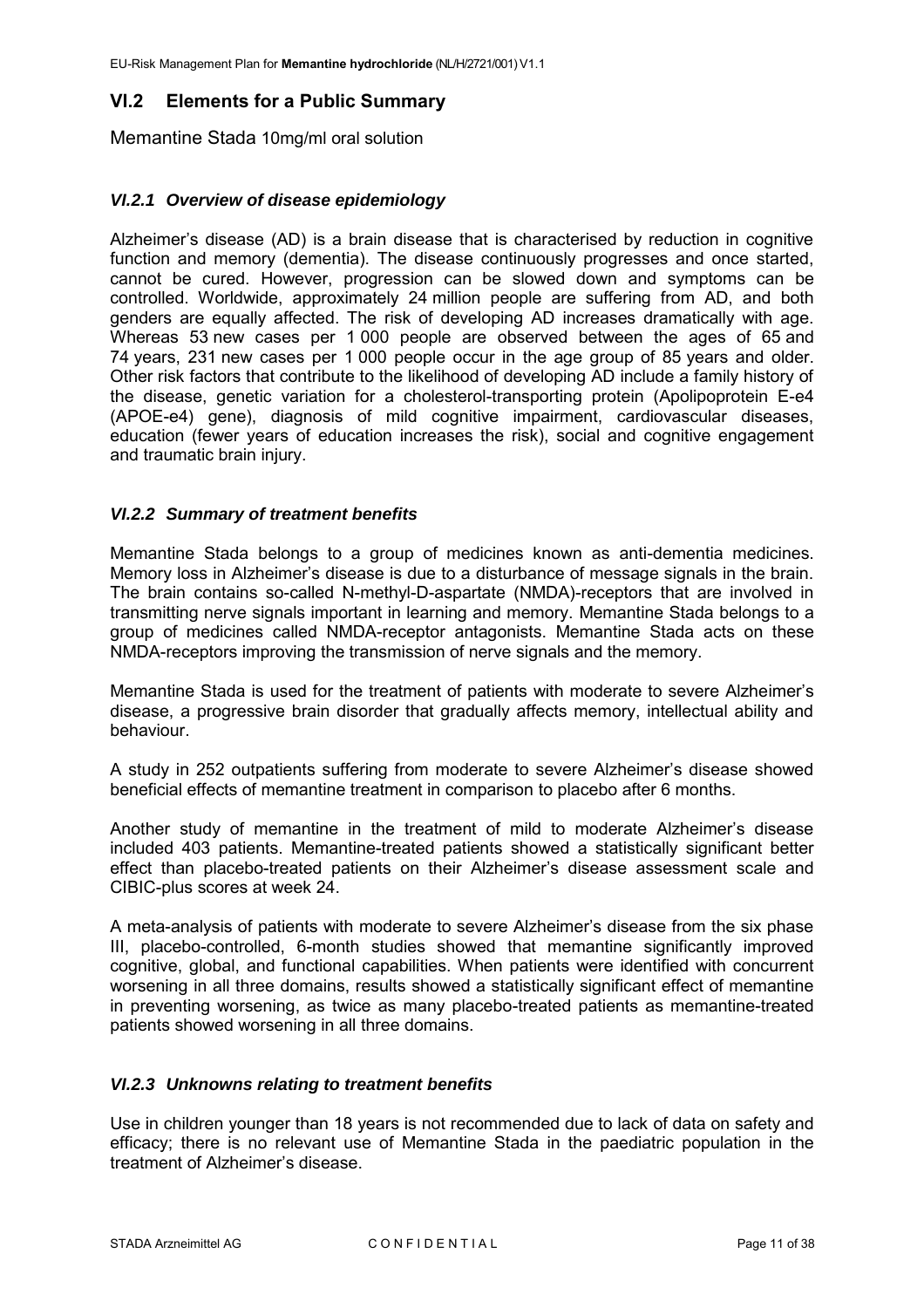Use in patients with severe hepatic impairment has not been studied, and treatment is therefore not recommended in this patient group.

# *VI.2.4 Summary of safety concerns*

# **Important identified risks**

| <b>Risk</b>                                               | What is known                                                                                                                                                                                                                              | Preventability                                                                                                                                                                                                                                                                  |
|-----------------------------------------------------------|--------------------------------------------------------------------------------------------------------------------------------------------------------------------------------------------------------------------------------------------|---------------------------------------------------------------------------------------------------------------------------------------------------------------------------------------------------------------------------------------------------------------------------------|
| Liver disorders<br>(Hepatic disorders)                    | Elevated liver function tests<br>have occurred in up to 1 in<br>10 patients treated with<br>memantine. Liver<br>inflammation (hepatitis) has<br>also occurred during<br>memantine therapy, but the<br>frequency could not be<br>estimated. | Symptoms that could be a<br>sign of liver disorders include<br>abdominal pain, yellowing of<br>the white part of your eyes or<br>your skin, malaise and dark<br>urine. However, slight<br>abnormalities in your liver<br>enzyme levels will only be<br>noticed on a blood test. |
|                                                           |                                                                                                                                                                                                                                            | If you experience any side<br>effects that you think might<br>be associated with a liver<br>disorder, talk to your doctor<br>or pharmacist for<br>confirmation. They will advise<br>you on the best course of<br>action or order some<br>additional tests.                      |
|                                                           |                                                                                                                                                                                                                                            | To minimise the risk of any<br>side effects, always take the<br>medicine as prescribed by<br>your doctor and/or as<br>indicated in the package<br>leaflet.                                                                                                                      |
| Overdose/drug<br>administration error with<br>pump device | Several cases of memantine<br>overdoses/medication errors<br>associated with the pump<br>device have been reported in<br>the past. These resulted from<br>confusion between the<br>dosages delivered by a<br>dropper and the pump.         | Carefully read the dosing<br>instructions in your package<br>leaflet before administering<br>the indicated dosage.<br>Consult a healthcare<br>professional if you are<br>unsure about the proper<br>administration of Memantine<br>Stada.                                       |

# **Important potential risks**

| <b>Risk</b>     | What is known (Including reason why it is considered a<br>potential risk)                                     |
|-----------------|---------------------------------------------------------------------------------------------------------------|
| Prostate cancer | Patients treated with the medicinal product may be at an<br>increased risk of developing this safety concern. |